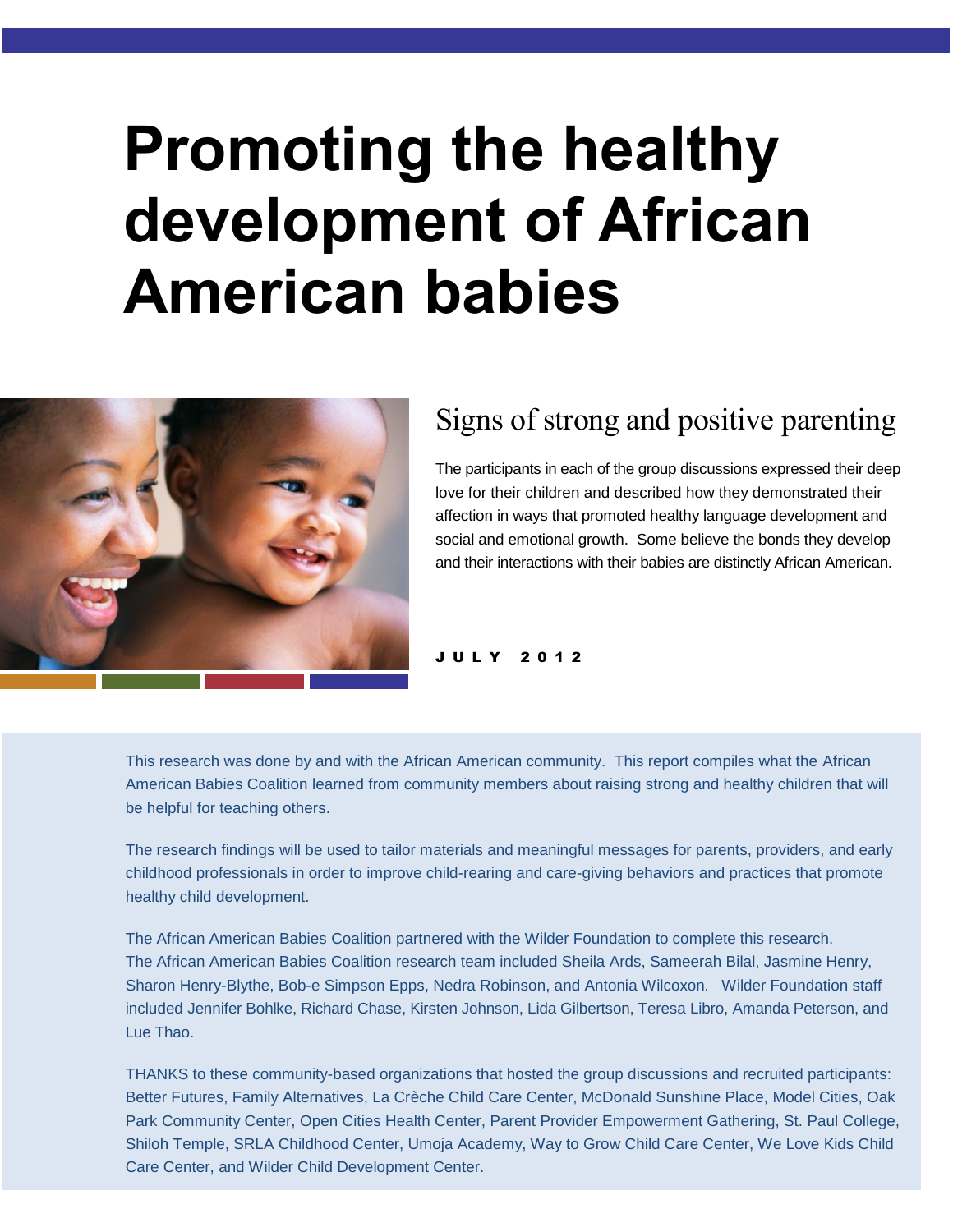## **BONDING WITH THEIR BABIES**

African American parents believe that it is important to have a relationship with their babies from the start beginning when pregnancy is first discovered through the prenatal stages. They describe bonding with their babies through physical affection such as hugs, kisses, and holding their children. Also, many African American parents bond vocally, through singing, talking, and reading to their babies.

- *"I think it starts when you're pregnant; you're talking to your baby, listening to music. I think your relationship starts when you're pregnant… well, by the time you are happy being pregnant."*
- *"You form a bond when you are pregnant. You start taking better care of yourself and better care of your baby."*
- *"Talking, singing, and reading make a big difference in how they relate to the world when they get older."*

Some group participants recognized that there can be a lack of a bond between parents and children, which, according to them, is problematic.

*"You can tell by interactions who they feel safe with."*

- *"It is an automatic instinct with the female, unlike for me, she had to teach me how to bond because of my background…I had no idea, I didn't know what to do. But I have a knack with kids when it comes to having a little kid bond."*
- *"A lot of people don't tell their child every day that they love them and that affects the child."*

*"Some families don't communicate or have good relationships. They don't read to the child. Maybe they can't read or weren't brought up to read to their child."*

## **RESEARCH PROJECT PURPOSES AND ROLES**

The African American Babies Coalition partnered with the Wilder Foundation to complete this research, with funding from the Wilder Foundation's Center for Communities and the Minnesota Community Foundation.

From October 2011 through May 2012, the African American Babies Coalition research team facilitated 16 group discussions involving about 141 parents and caregivers. The group discussions included 118 women and 23 men. They are single and married parents, teen moms, grandparents, foster parents, and child care providers. They have an average of 2 to 3 children. About two-thirds grew up in Minnesota.

These discussions tapped into the knowledge and patterns that show up in the ways African American children are treated, nurtured, taught, fed, and disciplined in order to better understand how they contribute to or inhibit healthy child development. Community-based organizations hosted the group discussions and recruited participants, who were offered \$25 gift cards for their involvement.

The African American Babies Coalition research team designed the group discussion questions, recruited community partners to host discussion groups, facilitated the group discussions, identified key themes, interpreted study findings, and translated the study findings in to messages for action.

Wilder Research advised the research team on the design of the discussion questions and participant recruitment, took notes during the group discussions, compiled the discussion notes for the 16 groups, conducted qualitative analysis, drafted the results of the group discussions for final review and input by the Coalition research team, and produced this report.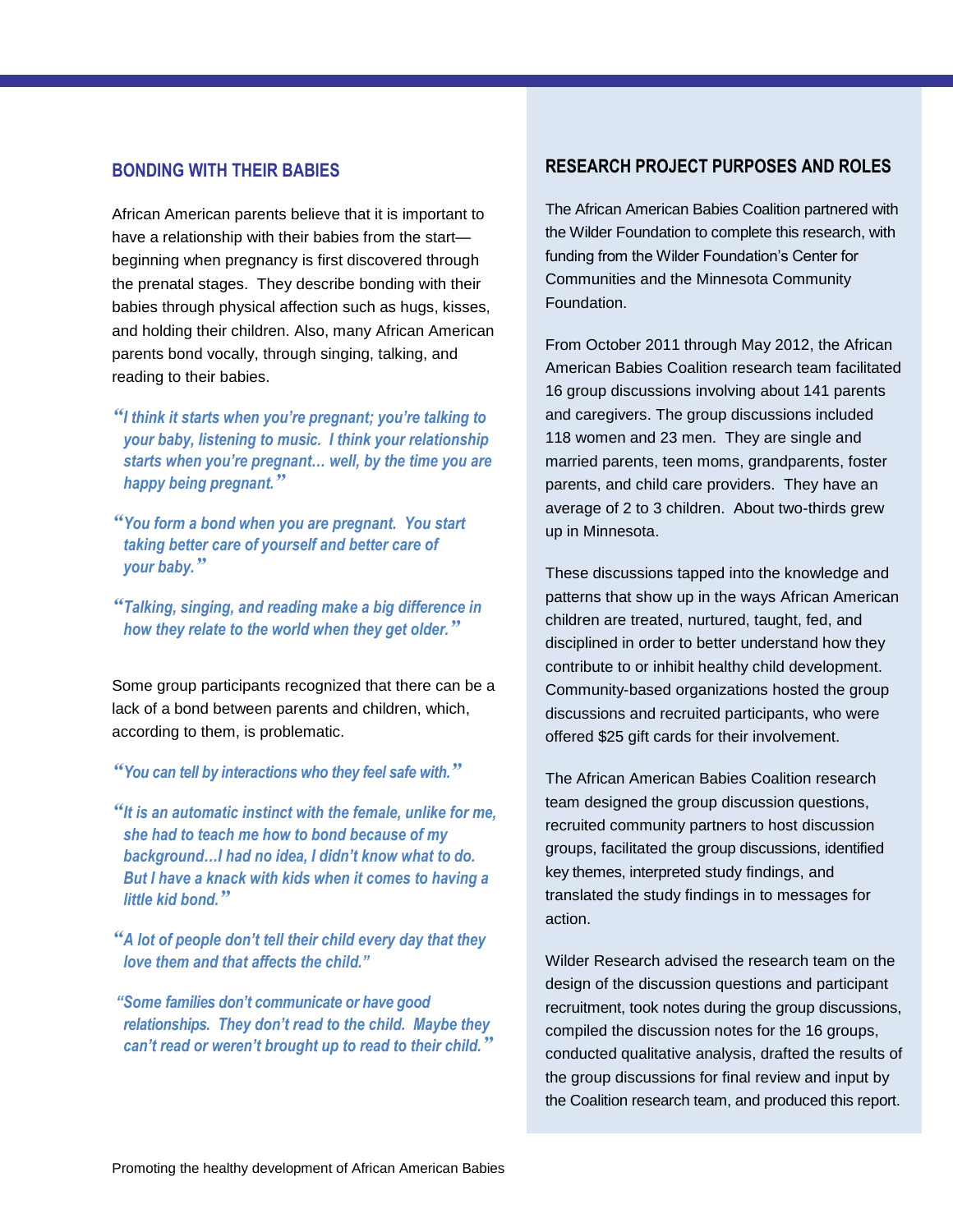# **DEVELOPING LANGUAGE SKILLS**

When it comes to teaching language skills, African American parents say that language learning begins at birth.

*"You can tell what parents talk to their kids! It is different from [when parents are] being quiet because you can't understand [them] and they talk like infants."*



*"When you talk to them make eye contact with them. With my daughter before she could talk, when I* made eye contact she would move her lips as I was talking to her. Every moment is a learning *process at that age."*

# **DEVELOPING SOCIAL SKILLS**

Developing relationships with other children is also viewed as important for babies. Parents believe that developing social skills and interacting with other children should start early. Many of the parents stated that they have had experiences with children who have a lack of interaction with other children. They believe this lack of interaction has an effect on how children develop their social skills and ability to interact with others.

# *"Family size matters. My son got involved with other kids right away. Because of my family's size, he's always around another child."*

*"I think after four months they should be interacting with other kids. My niece is about two and she's off the chain with other kids, I'm like, why do you fight other kids? And that's because her mom doesn't put her in daycare, or have her interact with other kids. They learn they have no choice but to interact with other people."*

*"From the beginning, they should develop social skills among peers right away."*

*"My niece stayed at home with her father, but when she started school she was a bit more intimidated to interact with other kids because of the lack of interaction."*



# **COMFORTING, GUIDING, AND PRAISING CHILDREN**

African American parents say they show affection and comfort their children through hugs and kisses and use praise and encouragement to build confidence and to empower their children. They make their children feel special by saying "I love you," talking, and listening to their children every day. They also say that children learn how to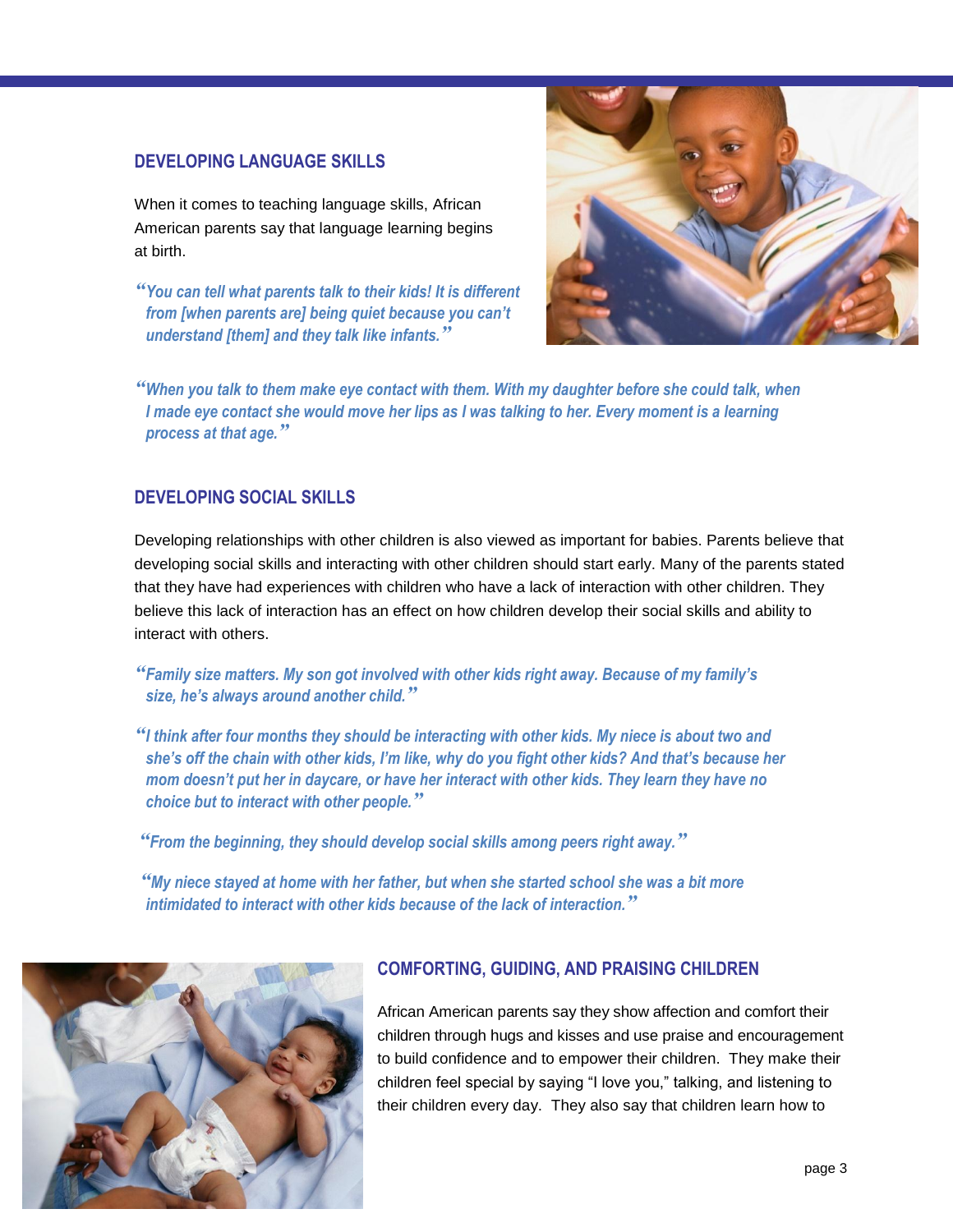calm or soothe themselves by mimicking their parents and the adults around them and that parents help children to develop coping skills by modeling it for them. Some parents also say they use food to help their babies feel better if they are unhappy or sad.

African American parents also believe that children soothe themselves with an object, such as a toy, blanket, or pacifier, or through physical action such as rocking back and forth, sucking a thumb, or playing with their hair.

*"...You have to teach them. Even my daughter, she'll be playing with her friends. She gets so riled up, and I'm like, 'you need to go relax for a little bit' or 'go wash your face.' They can keep going and going and not know when to stop."*

*"I think it is really important to empower the child. Say special things to them like you are loveable, you are pretty, you are important, beautiful. Start at an early age because others may say that, but not in a loving way and could take advantage of them."*

However, some say they have felt manipulated by their children when they cry, throw temper tantrums, pout or when they play authority figures [like parents, daycare workers] against each other.

*"Every day. Every single day. They're smart. They're very, very smart. If one person tells them no, they know to go to the next person. And they do that all day, back and forth until they get*  what they want. Sometimes we forget what's going on. If I come in to the classroom I pick *someone up and the other teacher says, "No, this is what I'm doing."*

## **SLEEPING AND EATING**

When asked about bedtime rituals for their babies, the majority of African American parents in the groups responded that they have bath time and read to their children. Parents also responded that they have a set routine at a specific time with their children. Prayer is also a part of the bedtime ritual for some African American parents and their babies.



*"The kids who have a routine are much easier to get to bed because they know what their routine is."*

*"I would read to my son all the time. After a certain time I would turn the TV off and we would read. I bought him a lot of books and he would pick the books all week. I would tell my version then of the 3 little bears."*

Parents primarily described healthy feeding and eating. Several groups discussed the importance for their children to eat fruits and vegetables every day and to not eat a lot of sugar, sweets, soda, and candy.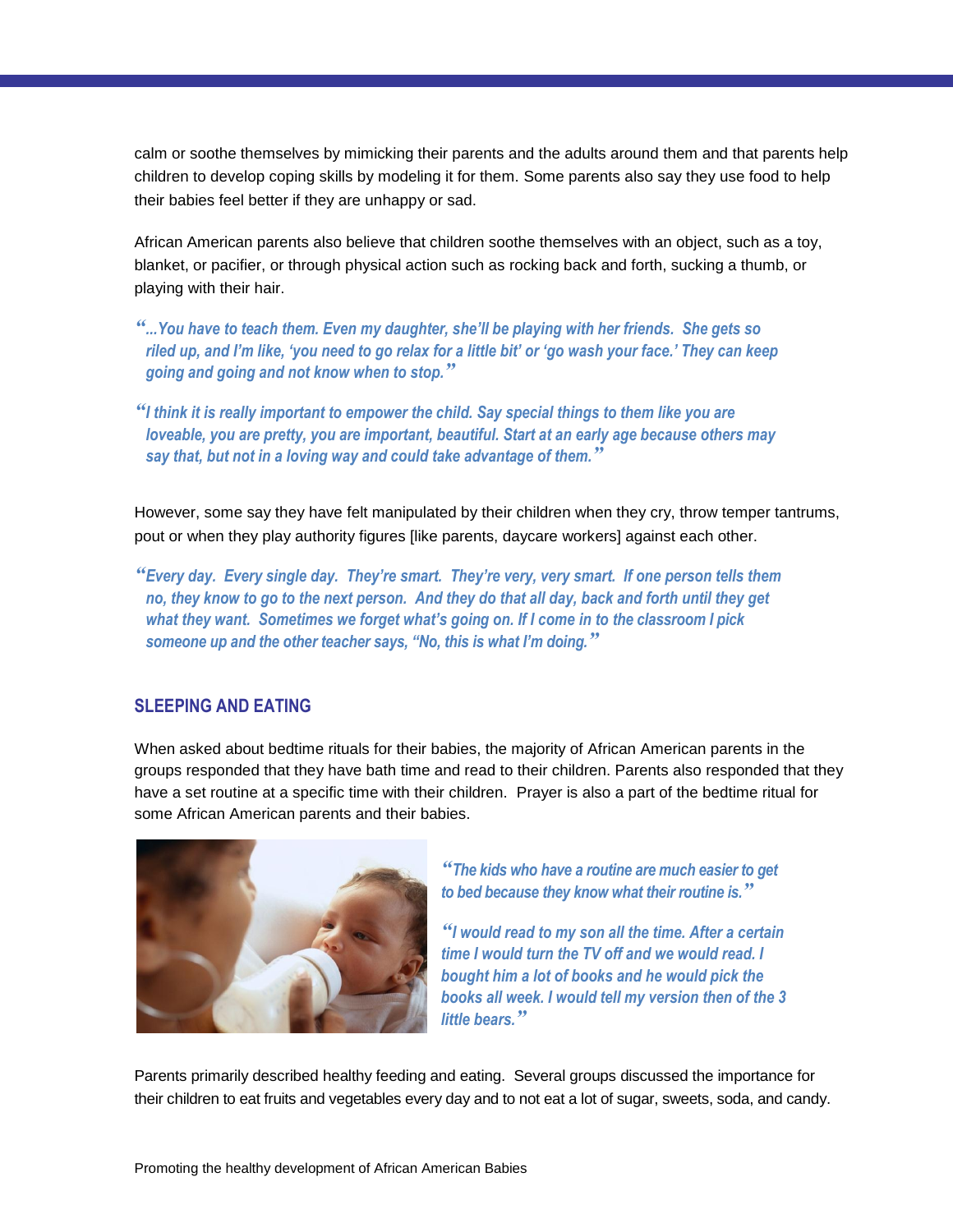# Role models who shape parenting

The majority of respondents named their mother as a primary resource for parenting questions or concerns. On the other hand, some participants say they didn't like the way they were parented. They recognize that it wasn't the right way. They did not want to raise their kids the way they were raised, so they sought out someone else to help them. Grandmothers and other family members such as mother-in-laws, aunties, siblings, and cousins, consequently, are the role models who shaped who they are as parents. Additionally, some participants stated they view both parents as role models for their own parenting skills.



*"My grandmother, like a lot of African American families, she was the rock of the family."*

*"My mother wasn't there…My grandmother was always there for me. She taught me how to be the woman I am now."*

*"My mom and my aunt . She didn't have kids so I was her adopted daughter. She taught me all kinds of stuff. How to clean myself, how to cook, how to clean, how to keep my face from scarring from acne, how to be a young lady."*

*"We keep it in the family circle…aunties, uncles, grandparents…then later sisters maybe. We really didn't have many outsiders."*

*"My mother was there as a teacher and disciplinarian. My father was also there as a disciplinarian. I think that was a good mix."*

For the most part, African American parents say they look to family members for help when they cannot watch their own babies.

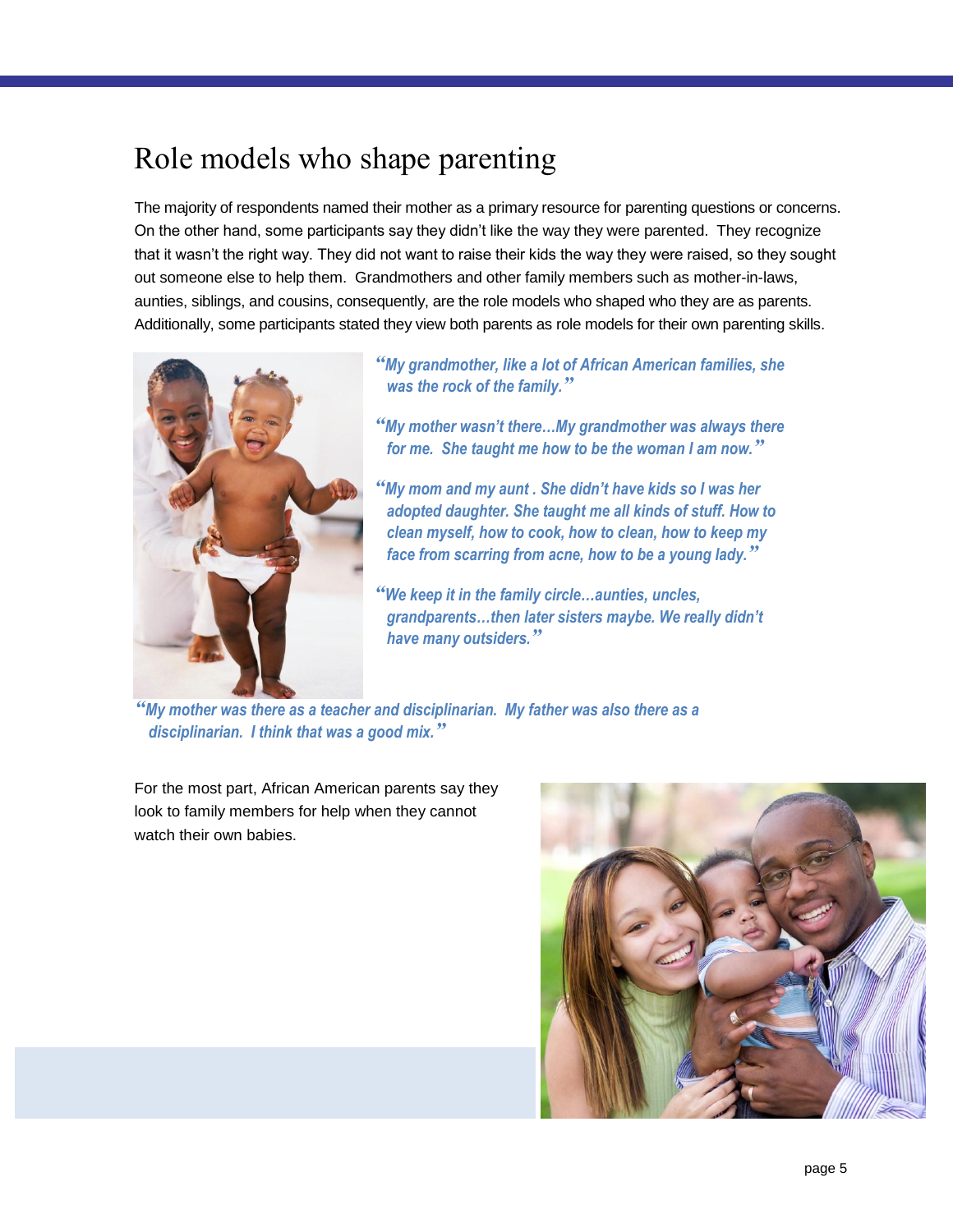# Disciplining children

Discussion participants report using various positive disciplinary methods with their young children, including timeouts, choices, and distractions. Moreover, discussion participants describe commonly using three other types of discipline when children "act up" or have a tantrum, often used in sequence --"the look," a tone of voice, and a pinch



or a slap. "The pinch" method of discipline is used in public. Since the parents are fearful of someone seeing them physically discipline their children, they pinch them so they know they are in trouble. Some also say they retaliate or hit their child back when their child hits them. Some African American parents say that this use of physical punishment distinguishes them from white parents.

*"My grandparents created the 'stare' and if you got the stare you knew you would get it when you got home."*

*"You hit me, and I'll hit you back. Teach them that there is a cause and effect."*

- *"If they hit you, you hit them back. I did it with my kids and I do it with my grandkids and then we talk about it. They're like "that hurt!" and I'm like "well it hurt when you did it!" They need to learn that it is not okay to hit adults, or ever [hit]. I tell them you don't do this to me and I don't do that to you."*
- *"I'm probably thinking for a lot of African American mothers it is natural to smack him. Caucasian women just let their kids hit them. [They] tell them 'you have to stop it' and they [children] keep hitting them."*

*"There are times when I discipline with spanking if he is being disrespectful and he knows it."*

- *"I try to teach him that there are some things you don't do. Spit on me. You're not going to do it to me. You're not going to spit on me or nobody else. Bop him. Some people are too quick to send Child Protection Services when the kid isn't hurt."*
- *"Discipline—we believe in discipline with our kids—Caucasians let kids run over them. You can just see the difference in the kids. This won't be tolerated and this is ok. Caucasian women look at you like you're crazy when you discipline. Have a line—then you won't be tested. We might slap hands or belt or switch. In some cultures, this is abuse, but in our culture, it is not."*

On the other hand, other African American parents state that they cannot relate to all this hitting.

*"I've never had that experience [of my child hitting me] so I'm just thankful, I don't know what I would have done."*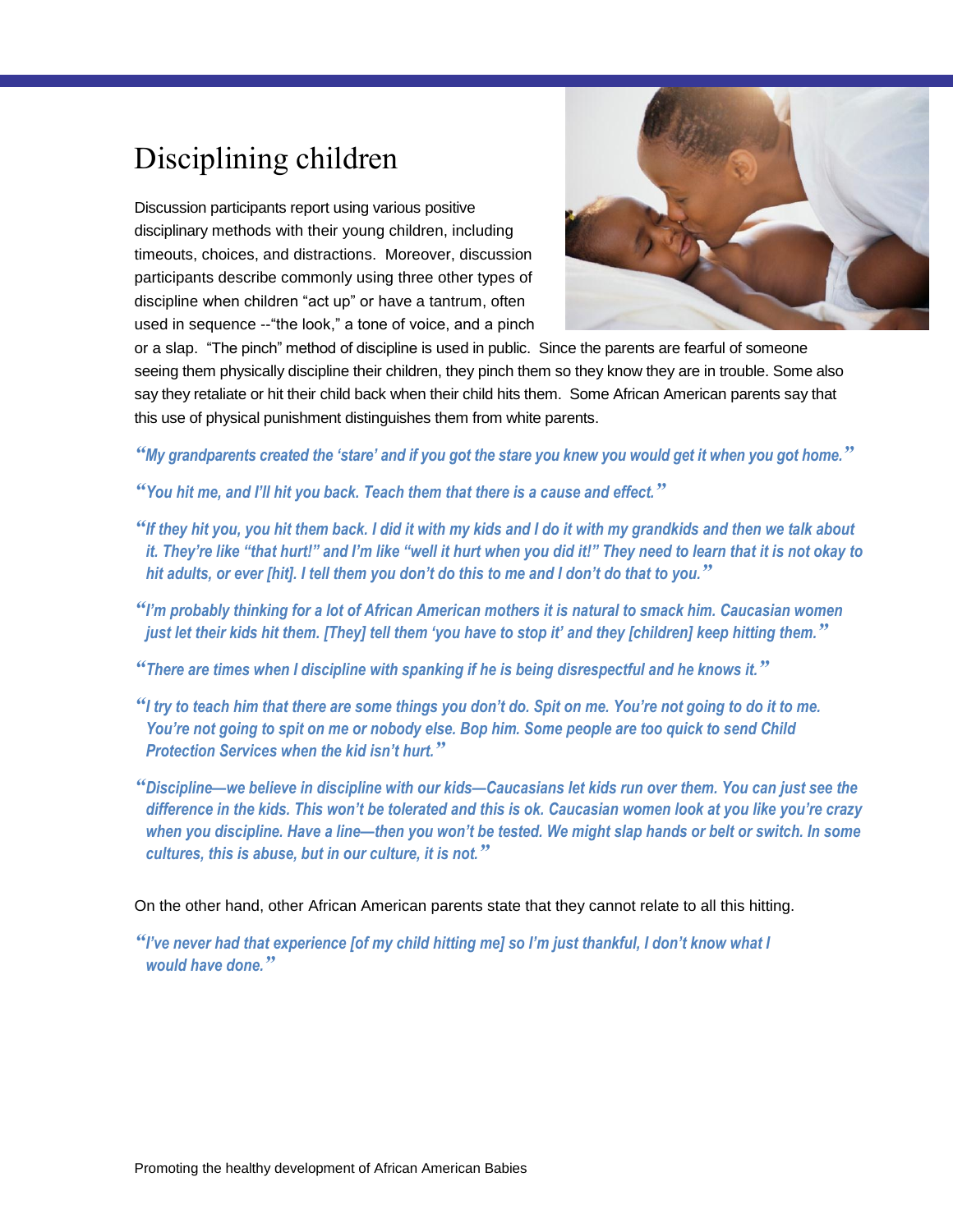# Conclusions

The group discussions, overall, illustrated the dedication of African American parents and yielded positive impressions of the ways they treat, nurture, and teach their children in a loving way -- more positive than many stereotypes depict. The positive interactions described by group participants, starting with strong early bonding, are good models for raising healthy children.

The participants in this study are raising their children while managing the day to day impacts of racism. The African American community in Minnesota is deeply affected by structural racism – evidenced through disparities in education, employment, and health status. This reality necessitates a different set of parenting expectations as African American parents must equip their children with behaviors and skills that will allow them to succeed in environments that are often unsupportive or even hostile to them.

The group discussions, facilitated by members of the African American community, allowed an open airing of usual and culturally-learned parenting behaviors and practices, often used out of love, but with possible unintended unhealthy consequences.

#### **The African American Babies Coalition** is

focused on healthy brain and early development of African American children age 3 and younger. About 11,000 African American babies reside in Minneapolis and St. Paul. As detailed in *African-American Babies in Minneapolis and St. Paul* (Wilder Research, 2011), many of these babies are among the most vulnerable in the state because they start life at an increased risk for disadvantage and stress that impede healthy development:

- 88% are born to unmarried mothers, including 22% to teen moms.
- 37% do not receive adequate prenatal care.
- 13% are born at low-birth weight.
- 59% live in poverty.

African American children ages 3 and younger also experience higher rates of out-of-home placements, and their mothers experience higher rates of maternal depression.

The African American Babies Coalition recognizes a deficit in the access of parents and providers in the African American community to evidence-based research about healthy child development. The Coalition will use the information gathered from these group discussions to develop culturally relevant educational materials, training curriculum, and awareness messaging that can build on the knowledge that exists in the African American community about raising strong and healthy children.

Based on a review of the discussion notes and analysis of key themes that emerged, the African American Babies Coalition recommends the following key topics for messages that would strengthen parenting practices and promote healthy child development for African American babies:

- Help younger parents understand the cultural dimensions of bonding and its connection with raising a healthy child.
- Work toward helping parents understand the potentially harmful social, emotional, and physical effects of employing "the pinch" as a discipline technique.